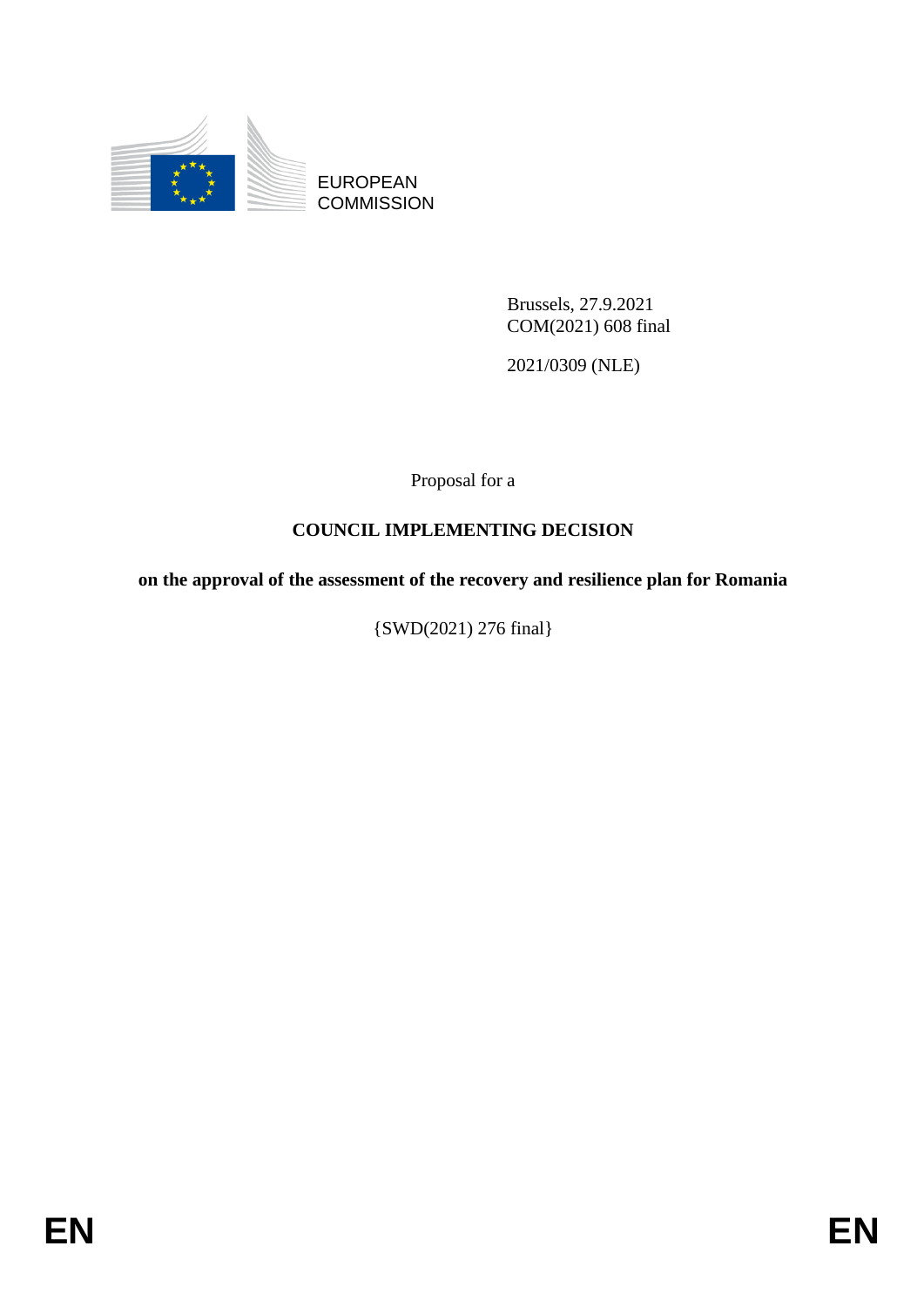2021/0309 (NLE)

#### Proposal for a

## **COUNCIL IMPLEMENTING DECISION**

#### **on the approval of the assessment of the recovery and resilience plan for Romania**

#### THE COUNCIL OF THE EUROPEAN UNION,

Having regard to the Treaty on the Functioning of the European Union,

Having regard to Regulation (EU) 2021/241 of the European Parliament and of the Council of 12 February 2021 establishing the Recovery and Resilience Facility<sup>1</sup> and in particular Article 20 thereof,

Having regard to the proposal from the European Commission,

Whereas:

- (1) The COVID-19 outbreak has had a disruptive impact on the economy of Romania. In 2019, the gross domestic product (GDP per capita) of Romania was 36,8 % of the Union average. According to the Commission's summer 2021 forecast, the real GDP of Romania declined only by 3,9 % in 2020, and is expected to increase by 3,3 % cumulatively in 2020 and 2021. Long standing issues with an impact on medium-term economic performance include risks arising from the deterioration of the current account and from the loss of competitiveness which could negatively feed back into the former, and an accelerating government debt. Red tape and the insufficient capacity of public authorities to deliver quality services, including digital services, negatively affect citizens and businesses, especially small and medium-sized enterprises (SMEs), while the delivery of major reforms and public investments is strongly linked to improving governance. At the same time, potential output and sustainable and inclusive growth are negatively affected by high rates of risk of poverty and social exclusion, which are some of the highest in the EU*.*
- (2) On 9 July 2019 and on 20 July 2020, the Council addressed recommendations to Romania in the context of the European Semester. In particular, the Council recommended Romania to take all necessary measures to effectively address the pandemic, sustain the economy and support the ensuing recovery and pursue fiscal policies to put an end to the excessive deficit situation. Also in relation to public finances, the Council recommended strengthening tax compliance and tax collection, ensuring the sustainability of the public pension system and the long-term viability of the second pillar pension funds with comprehensive structural reforms and to avoid the implementation of permanent measures that would endanger fiscal sustainability. Moreover, the Council recommended to strengthen the resilience of the health system,

 $\mathbf{1}$ OJ L 57, 18.2.2021, p. 17-75.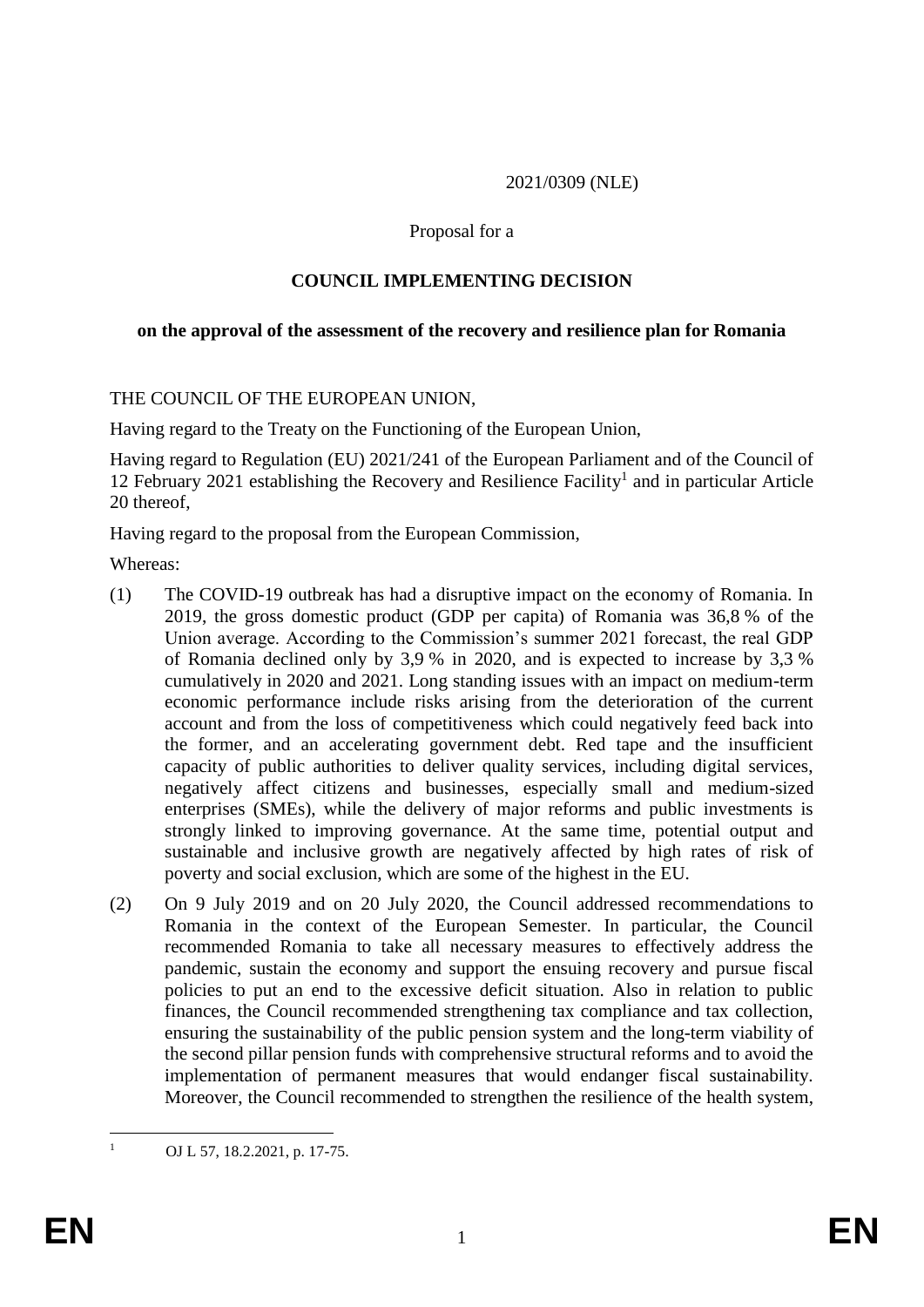including in the areas of health workers and medical products, and improve access and cost-efficiency of healthcare, including through the shift to outpatient care. Particularly relevant to social challenges were the recommendations to improve the quality and inclusiveness of education, in particular for Roma and other disadvantaged groups, improve skills by increasing the labour market relevance of vocational education and training and higher education, increase the coverage and quality of social services and complete the minimum inclusion income reform, as well as ensure objective minimum wage setting that is consistent with job creation and competitiveness. In addition, the Council recommended Romania to provide adequate income replacement and extend social protection measures and access to essential services for all. To tackle the COVID-19 crisis, Romania was recommended to mitigate the employment impact of the crisis by developing flexible working arrangements and activation measures and to strengthen skills and digital learning and ensure equal access to education. Furthermore, Romania was recommended to safeguard financial stability and the robustness of the banking sector, to ensure liquidity support to the economy benefitting businesses and households, particularly small and medium-sized enterprises and the self-employed and to front-load mature public investment projects and promote private investment to foster the economic recovery. It was recommended to focus the investments on the green and digital transition, in particular on sustainable transport, digital service infrastructure, clean and efficient production and use of energy and environmental infrastructure, taking into account regional disparities, including in the coal regions. The Council also recommended to improve the quality and effectiveness of public administration and the predictability of decision-making, including through an adequate involvement of social partners, as well as to strengthen the corporate governance of state-owned enterprises. Having assessed progress in the implementation of those country-specific recommendations at the time of submission of the recovery and resilience plan (RRP), the Commission finds that substantial progress has been achieved with respect to the country-specific recommendation to safeguard financial stability and the robustness of the banking sector and the recommendation on immediate fiscal policy response to effectively address the pandemic, sustain the economy and support the ensuing recovery. In addition, the recommendation to maintain adequate liquidity for SMEs and self-employed has been fully implemented.

- (3) On 2 June 2021, the Commission published an in-depth review under Article 5 of Regulation (EU) No 1176/2011 of the European Parliament and of the Council<sup>2</sup> for Romania. The Commission's analysis led it to conclude that Romania is experiencing macroeconomic imbalances, related in particular to risks of cost competitiveness losses, a deteriorating external position and a widening current account deficit, in a context of expansionary fiscal policy and an unpredictable business environment.
- (4) On 31 May 2021 Romania submitted its national RRP to the Commission, in accordance with Article 18(1) of Regulation (EU) 2021/241. The submission followed a consultation process, conducted in accordance with the national legal framework, involving local and regional authorities, social partners, civil society organisations, youth organisations and other relevant stakeholders. National ownership of the RRPs underpins their successful implementation and lasting impact at national level and

 $\overline{2}$ <sup>2</sup> Regulation (EU) No 1176/2011 of the European Parliament and of the Council of 16 November 2011 on the prevention and correction of macroeconomic imbalances (OJ L 306, 23.11.2011, p. 25).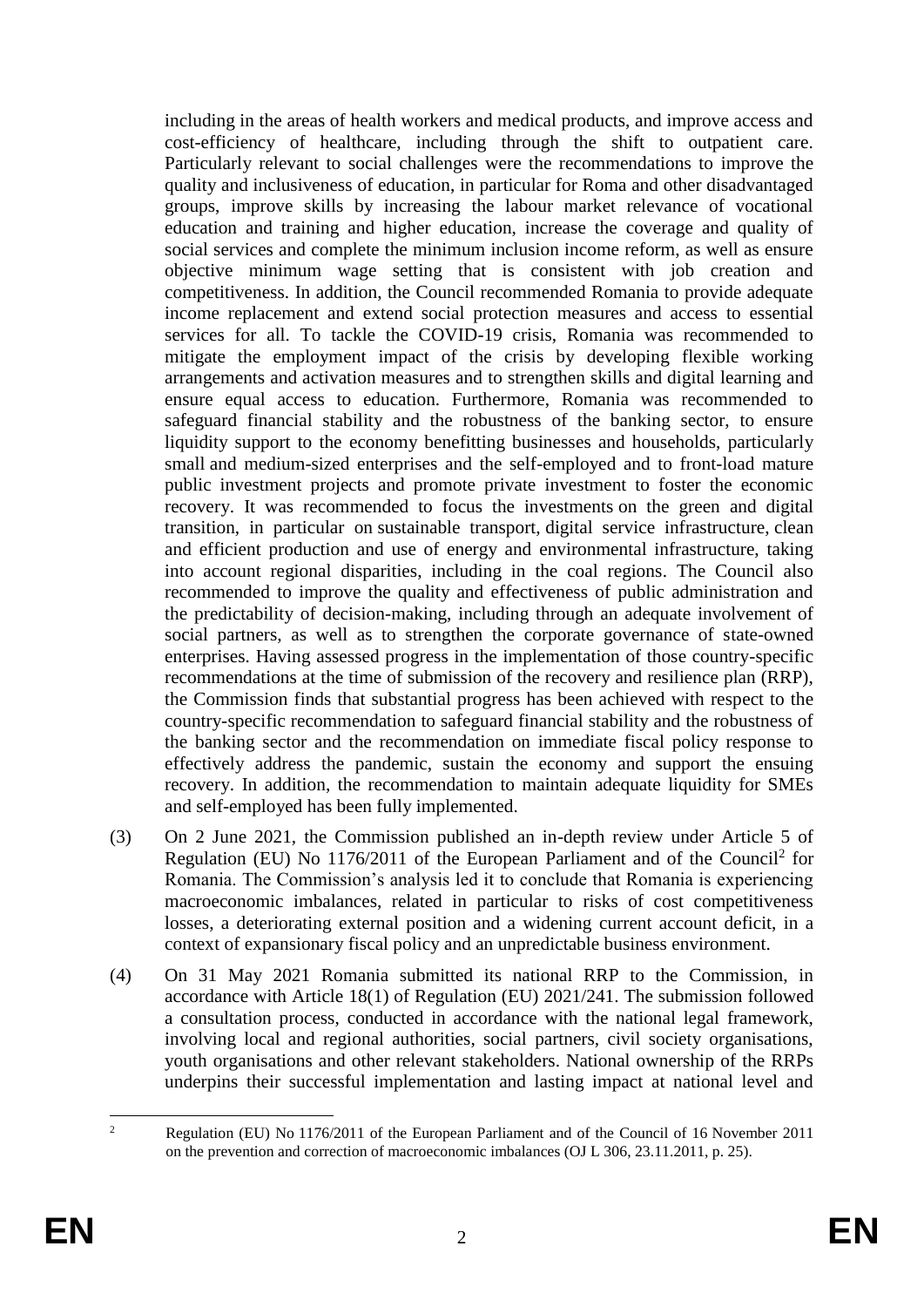credibility at European level. Pursuant to Article 19 of Regulation (EU) 2021/241, the Commission has assessed the relevance, effectiveness, efficiency and coherence of the RRP, in accordance with the assessment guidelines offset out in Annex V to that Regulation.

- (5) The RRPs should pursue the general objectives of the Recovery and Resilience Facility established by Regulation (EU) 2021/241 (the 'Facility') and of the European Union Recovery Instrument set up by Council Regulation (EU) 2020/2094<sup>3</sup> in order to support the recovery in the aftermath of the COVID-19 crisis. They should promote the Union's economic, social and territorial cohesion by contributing to the six pillars referred to in Article 3 of Regulation (EU) 2021/241.
- (6) The implementation of the Member States' RRPs will constitute a coordinated effort involving reforms and investments across the Union. Through coordinated and simultaneous implementation and the implementation of cross-border and multicountry projects, such reforms and investments will mutually reinforce each other and generate positive spillovers across the Union. Therefore, about one third of the impact of the Facility on Member States' growth and job creation will come from spillovers from other Member States.

### *Balanced response contributing to the six pillars*

- (7) In accordance with Article 19(3), point (a), of and Annex V, criterion 2.1, to Regulation (EU) 2021/241, the RRP represents to a large extent (Rating A) a comprehensive and adequately balanced response to the economic and social situation, thereby contributing appropriately to all of the six pillars referred to in Article 3 of that Regulation, considering the specific challenges faced by Romania and taking into account the financial contribution and the requested loan support.
- (8) The plan follows a holistic approach to achieve recovery and increase potential growth, while enhancing socio-economic and institutional resilience. The plan contains mutually reinforcing and coherent reforms and investments that refer to policy areas of European relevance structured around the six pillars.
- (9) The plan has a strong focus on the green transition pillar with energy and climate related measures, with flagship reforms on the phasing-out of coal and the decarbonisation of road transport. The reforms and investments are expected to significantly decarbonise the energy sector and unlock the potential for renewables deployment. The strong focus on energy efficiency of private and public buildings, digitalisation of road and rail transport and the deployment of electric charging infrastructures, climate change adaptation and circular economy, will also facilitate the green transition in all sectors of the economy. The plan also contributes to the digital transition. Measures contributing to digital objectives are present throughout the plan, across the different components and focus on the digitalisation of the public administration (including health, justice, environment, employment and social protection) and businesses, connectivity, cybersecurity and digital skills.
- (10) Several components in the plan have the potential to foster smart and sustainable growth. The plan contains a series of measures, including through the use of new

 $\overline{3}$ <sup>3</sup> Council Regulation (EU) 2020/2094 of 14 December 2020 establishing a European Union Recovery Instrument to support the recovery in the aftermath of the COVID-19 crisis (OJ L 433I , 22.12.2020, p. 23–27)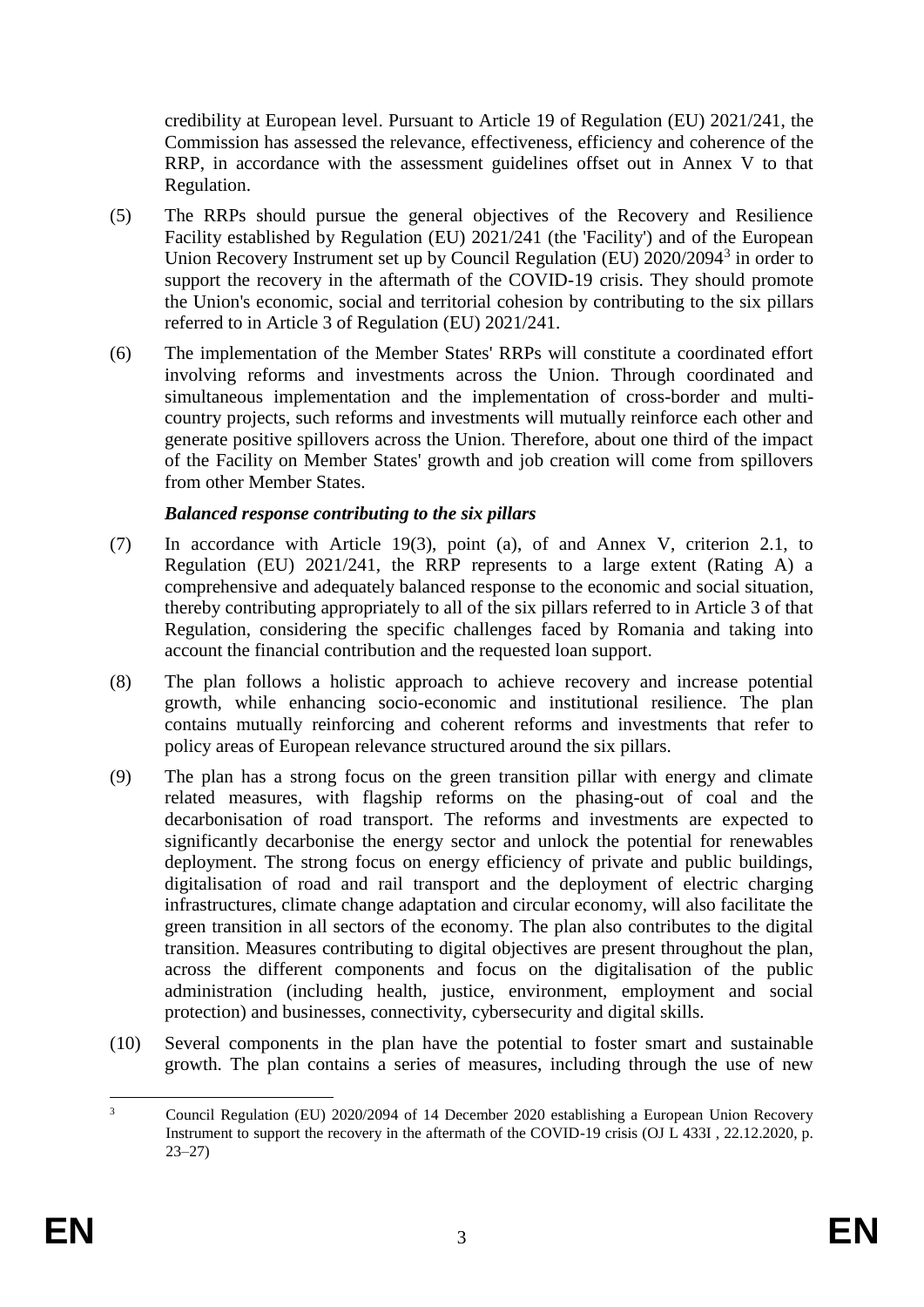financial instruments and the creation of a National Development Bank that are expected to directly or indirectly support private investments, including for small and medium-sized enterprises (SMEs), increase the capacity of the country to attract investment and create new businesses and jobs. The plan also aims to reinforce fiscal sustainability through important reforms of the tax administration, tax framework, fiscal management and the pension system. The plan envisages to strengthen social and territorial cohesion through structural measures on the labour market and important reforms and investments targeting both urban and rural development, which are expected to reduce territorial disparities at regional, intra-regional and intra-county level.

(11) The proposed reforms and investments are expected to strengthen the overall resilience of the health system, including its digitalisation. Finally, measures in the plan aim to help the next generations mainly by addressing challenges in terms of quality, equity and infrastructure in the educational system. The upgrade of school and university infrastructure in urban and rural areas, the digitalisation of education and a system of grants to reduce the drop-out rate are the main measures to address these challenges.

### *Addressing all or a significant subset of challenges identified in country-specific recommendations*

- (12) In accordance with Article 19(3), point (b), of and Annex V, criterion 2.2, to Regulation (EU) 2021/241, the RRP is expected to contribute to effectively addressing all or a significant subset of challenges (Rating A) identified in the relevant countryspecific recommendations addressed to Romania, including fiscal aspects thereof and recommendations made pursuant to Article 6 of Regulation (EU) No 1176/2011, or challenges identified in other relevant documents officially adopted by the Commission in the context of the European Semester. The recommendations related to the immediate fiscal policy response to the pandemic can be considered to fall outside the scope of Romania's RRP, notwithstanding the fact that Romania has generally responded adequately and sufficiently to the immediate need to support the economy through fiscal means in 2020 and 2021, in line with the general escape clause of the Stability and Growth Pact. The recommendations also referred to the need for Romania to pursue fiscal policies in line with the Council's recommendation under Article 126(7) of the Treaty to end the excessive deficit situation. On 18 June 2021, the Council recommended to Romania to put an end to the excessive deficit situation by 2024 at the latest, with a deadline of 15 October 2021 for Romania to take effective action and to report on its consolidation strategy.
- (13) The plan includes an extensive set of mutually reinforcing reforms and investments that contribute to effectively addressing all or a significant subset of the economic and social challenges outlined in the country-specific recommendations addressed to Romania by the Council in the European Semester in 2019 and in 2020. Notably, reforms and investments included in the plan are expected to contribute in the areas of sustainability of public finances and pension system, healthcare, public administration, business environment, education, and green and digital transition.
- (14) The full digitalisation of the tax administration and gradual phase out of excessive tax incentives, as well as an improved fiscal framework, will contribute to the sustainability of public finances. The plan also aims at ensuring the sustainability and fairness of the public pension system. Healthcare reforms, accompanied by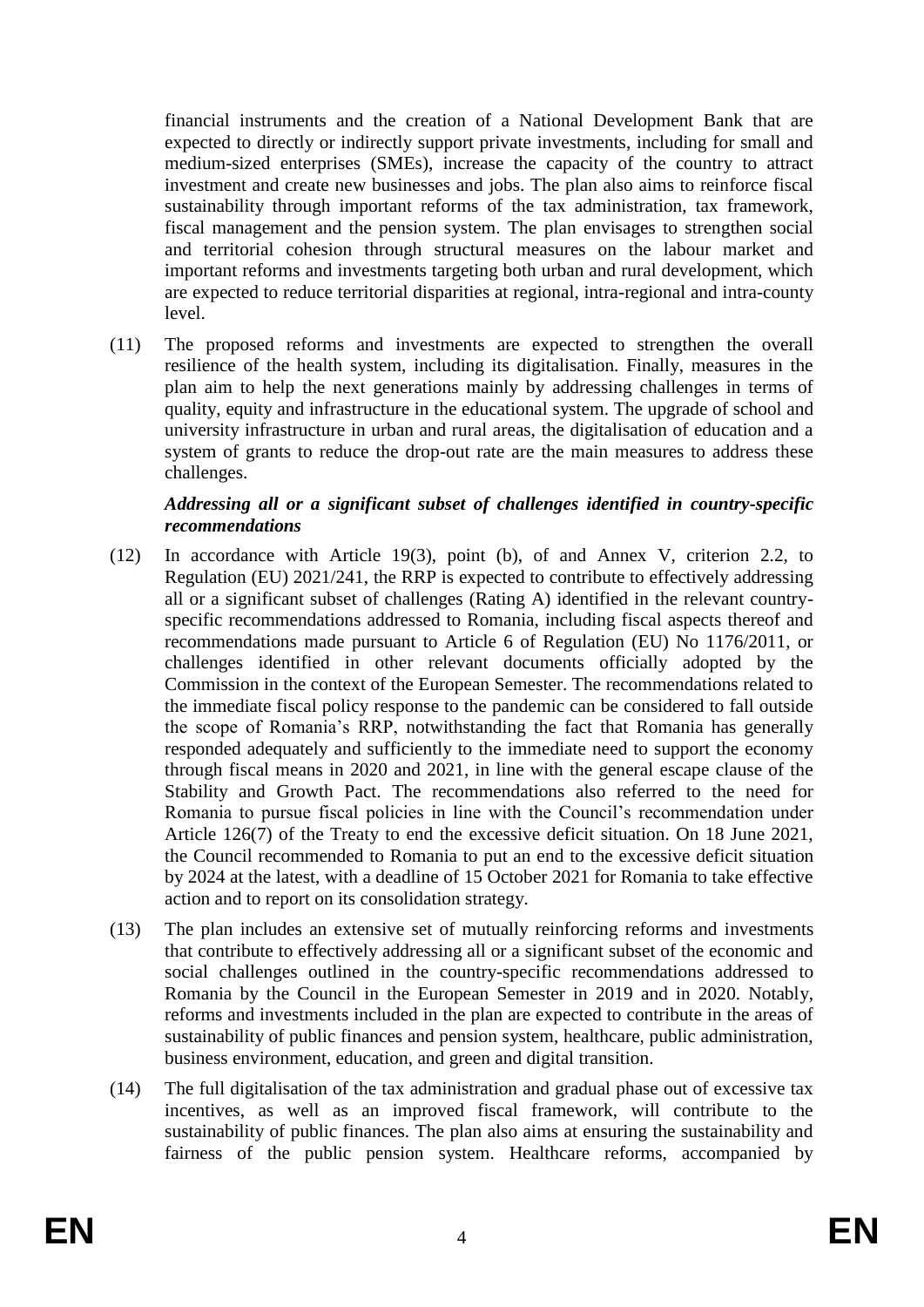digitalisation investments, are expected to improve access, cost-efficiency and resilience of healthcare.

- (15) Evidence-based decision making, long-term planning and public consultations and measures aimed at improving the public procurement process, reinforcing the effectiveness and independence of the judicial system and fighting corruption will contribute to improving the quality and effectiveness of the public administration. Reforms of minimum wage setting, strengthening corporate governance of stateowned enterprises and social dialogue also address long-standing country-specific recommendations. The plan also aims to develop a unitary, inclusive and quality earlychildhood education and care system accompanied by investments in childcare.
- (16) This decision is without prejudice to the Commission Decision 6569 of 13 December 2006 establishing a mechanism for cooperation and verification of progress in Romania to address specific benchmarks in the areas of judicial reform and the fight against corruption. The benchmarks in the Annex to that Decision are intended to ensure that Romania complies with the value of the rule of law, as set out in Article 2 TEU, and are binding on it. Romania is required to take the appropriate measures for the purposes of addressing those benchmarks, taking due account, under the principle of sincere cooperation laid down in Article 4(3) TEU, of the reports drawn up by the Commission on the basis of that Decision, and in particular the recommendations made in those reports.
- (17) The plan promotes sustainable and digital investments and supports research and development activities. Reforms related to the coal phase-out, the establishment of a government cloud and the deployment of the electronic identity card contribute to supporting the twin green and digital transition.
- (18) By addressing the aforementioned challenges, the plan is expected to also contribute to correcting the imbalances, as identified in recommendations made pursuant to Article 6 of Regulation (EU) No 1176/2011 in 2020, that Romania is experiencing, in particular with regard to risks of cost competitiveness losses, a deteriorating external position and a widening current account deficit, in a context of expansionary fiscal policy and an unpredictable business environment.

# *Contribution to growth potential, job creation and economic, social and institutional resilience*

- (19) In accordance with Article 19(3), point (c), of and Annex V, criterion 2.3, to Regulation (EU) 2021/241, the RRP is expected to have a high impact (Rating A) on strengthening the growth potential, job creation, and economic, social and institutional resilience of Romania, contributing to the implementation of the European Pillar of Social Rights, including through the promotion of policies for children and youth, and on mitigating the economic and social impact of the COVID-19 crisis, thereby enhancing the economic, social and territorial cohesion and convergence within the Union.
- (20) Simulations by the Commission services show that the RRP, together with the rest of measures of the European Union Recovery Instrument, has the potential to increase the GDP of Romania by 1,8 % to 2,9 % by 2026, not including the possible positive impact of structural reforms, which can be substantial.
- (21) The implementation of social and educational reforms and investments are expected to tackle some of the long-standing vulnerabilities and structural deficiencies, stimulating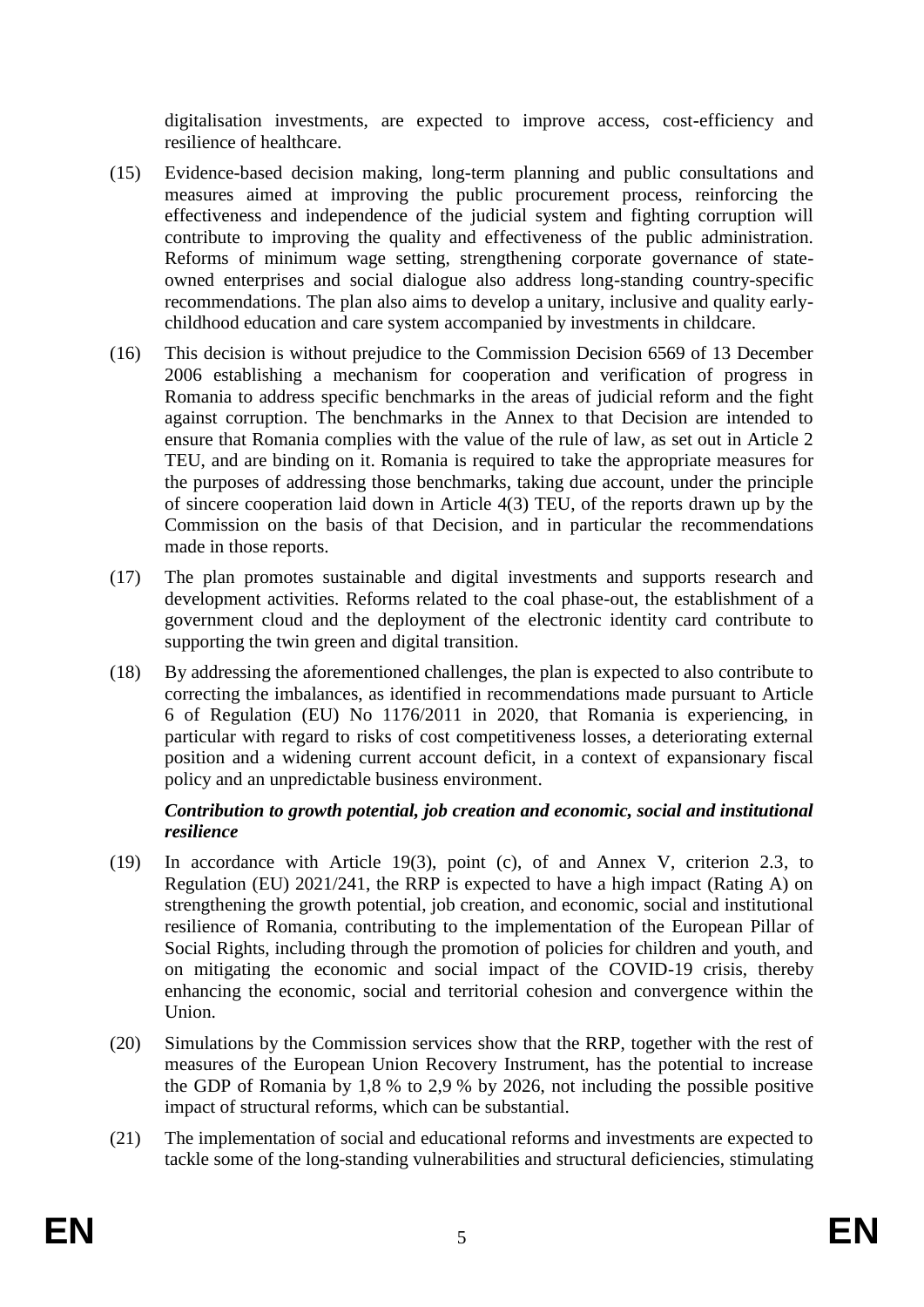growth. The plan includes measures to strengthen the public administration, support private investments, particularly for SMEs, and strengthen the business environment, including through reducing the administrative burden for firms.

- (22) The plan's reforms in the areas of education and the labour market are expected to support a stronger labour market, favouring growth. The flagship reforms on the coal phase-out and the decarbonisation of transport, and investments promoting the green and digital transition are expected to boost competitiveness and make the economy overall more sustainable.
- (23) A series of measures are expected to contribute to social cohesion and to the European Pillar of Social Rights. Those include the expansion of the availability of good quality early childhood education and care, the delivery of the minimum inclusion income reform, health reforms and the introduction of voucher system, which has the potential to increase the labour market participation of inactive people and access to social services for newly employed workers.
- (24) Social resilience is expected to improve as a result of the educational reforms and investments included in the plan. Having a well-skilled labour force and reducing early school leaving should make the economy better placed to withstand future shocks and the population more adaptable to changing economic patterns.
- (25) Poverty and income inequality deepened during the pandemic outbreak, and regional disparities persist, with vulnerable groups being more affected. The plan aims to contribute to the implementation of the European Pillar of Social Rights, through the promotion of policies for children and youth. Reforms and investments are expected to respond to structural problems in areas where the pandemic crisis has taken its toll, with a focus on health, education, and the business environment. In addition, investments in basic transport infrastructure in currently poorly connected regions of the country and digital connectivity in rural areas will be key to bringing the country closer together.

# *Do no significant harm*

- (26) In accordance with Article 19(3), point (d), of and Annex V, criterion 2.4, to Regulation (EU) 2021/241, the RRP is expected to ensure that no measure (Rating A) for the implementation of reforms and investments projects included in the RRP does significant harm to environmental objectives within the meaning of Article 17 of Regulation (EU)  $2020/852$  of the European Parliament and of the Council<sup>4</sup> (the principle of 'do no significant harm').
- (27) In accordance with the technical guidance provided in the Commission Notice entitled 'Technical guidance on the application of "do no significant harm" under the Recovery and Resilience Facility Regulation'<sup>5</sup> Romania has provided evidence and assurances that the measures for the implementation of reforms and investment projects included in the plan are expected not lead to significant harm to any of the six environmental objectives, namely climate change mitigation, climate change adaptation, sustainable use and protection of water and marine resources, circular economy, pollution

 $\overline{4}$ <sup>4</sup> Regulation (EU) 2020/852 of the European Parliament and of the Council of 18 June 2020 on the establishment of a framework to facilitate sustainable investment, and amending Regulation (EU) 2019/2088 (OJ L 198, 22.6.2020, p. 13).

 $5 \qquad \text{OJ C } 58, 18.2.2021, \text{p. 1.}$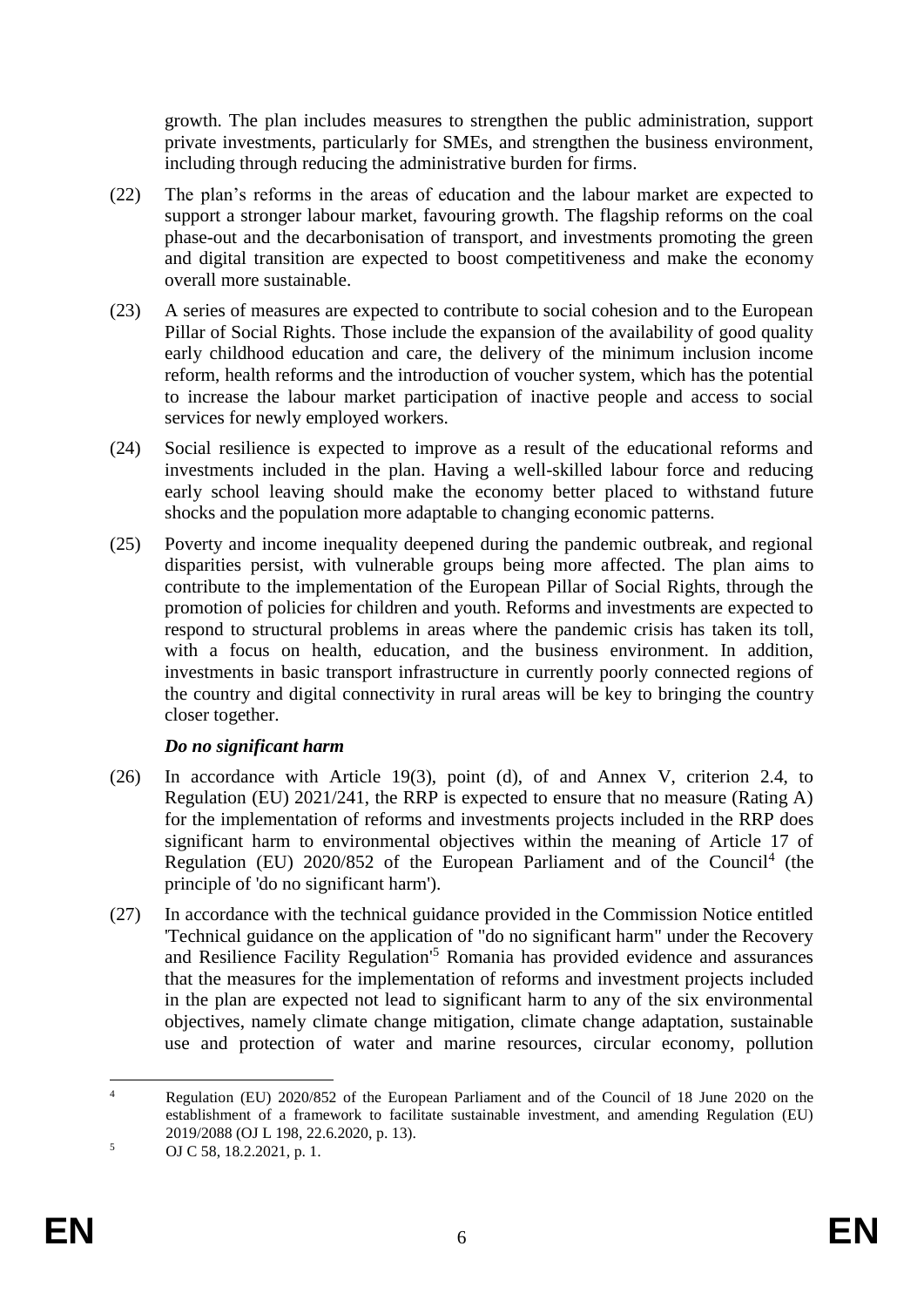prevention and control, and protection and restoration of biodiversity and ecosystems. Where needed, Romania has proposed the implementation of mitigating measures to avoid significant harm, which should be ensured through relevant milestones.

(28) Particular attention has been paid to measures with an impact on environmental objectives that warrants close scrutiny. In particular, road investments are accompanied by a reform on the decarbonisation of transport, which covers green taxation measures, incentives for zero-emission vehicles, scrapping of polluting vehicles, road safety measures and a very significant increase of electric charging stations. The plan also demonstrates that the construction of the distribution network enabling the transport of green hydrogen in the Oltenia region is future-proof, as it will carry 100 % renewable hydrogen and/or other renewable gases in 2030, starting with at least 20 % of renewable hydrogen when commissioned by 30 June 2026. These conditions are verified by intermediate milestones at the time of the award of the contract. Do no significant harm (DNSH) compliance of investments in gas-fired Combined Heat and Power enabled for the use of renewables and low-carbon gases is ensured through the adoption and implementation of a National Hydrogen Strategy and Action Plan and the installation of renewable hydrogen production capacities, the closure of coal and lignite power and heat generation facilities, a significant amount of additional renewables capacity, and concrete reforms and investments to increase the share of renewables. Waste resulting from renovation is expected be treated in accordance with circular economy principles. Measures in waste and recycling treatment should not contain investments in incineration or mechanical biological treatment in compliance with the do no significant harm principle. Measures aimed at the replacement of the fleet of vehicles ensure that only clean vehicles should be eligible for funding. Finally, investments in water management are not expected to lead to the deterioration of the ecological status of the affected water bodies, by taking into account the findings and conditions set by the comprehensive and cumulative Environmental Impact Assessment to be carried out for the purpose of these investments.

# *Contribution to the green transition including biodiversity*

- (29) In accordance with Article 19(3), point (e), of and Annex V, criterion 2.5, to Regulation (EU) 2021/241, the RRP contains measures that contribute to a large extent (Rating A) to the green transition, including biodiversity, or to addressing the challenges resulting therefrom. The measures supporting climate objectives account for an amount which represents 41 % of the RRP's total allocation calculated in accordance with the methodology set out in Annex VI of that Regulation. In accordance with Article 17 of that Regulation, the recovery and resilience plan is consistent with the information included in the National Energy and Climate Plan 2021-2030.
- (30) The RRP includes long-lasting reforms and investments contributing to the green transition. The plan includes a reform on the phase out of coal and lignite power production by 2032, which is crucial for the decarbonisation of the energy sector and to unlock the potential for renewables deployment. Reforms promoting sustainable transport include the decarbonisation of road transport, green taxation, incentives for zero-emission vehicles, modal shift to railways and water transport, and measures to promote road safety. The plan has also a strong focus on energy efficiency of private and public buildings. The introduction of green budgetary planning, digitalisation of road and rail transport and the deployment of electric charging infrastructures, climate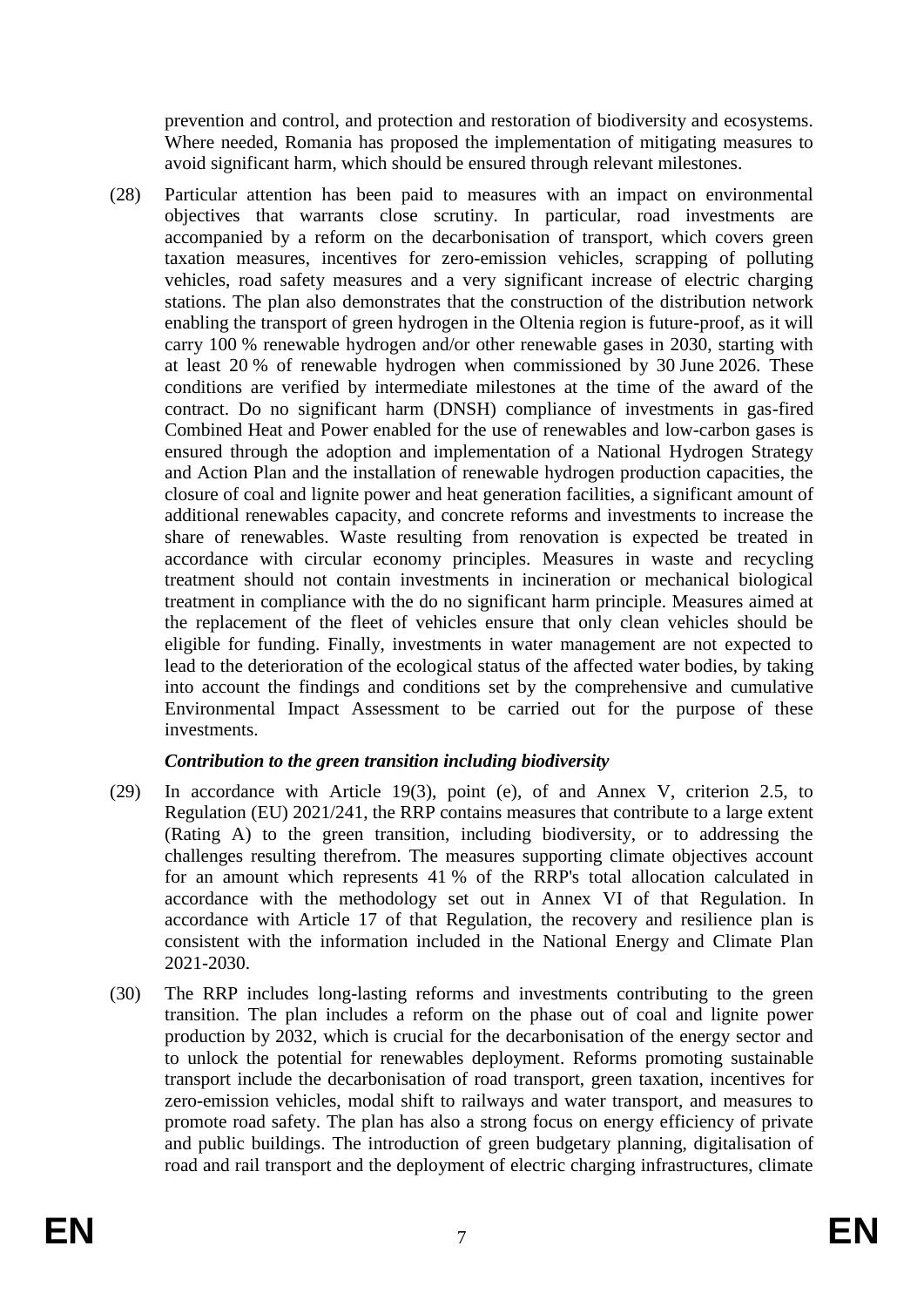change adaptation and circular economy, is expected to also facilitate the green transition in all sectors of the economy.

(31) With several reforms and investments in the forestry sector, such as the adoption of the National Forest Strategy and the ecological reconstruction of habitats and the conservation of species, the plan is also expected to contribute to biodiversity conservation and restoration. The implementation of reforms and investments on resource efficiency, material reuse and reducing waste aim to ensure Romania's transition to a circular economy by 2030.

## *Contribution to the digital transition*

- (32) In accordance with Article 19(3), point (f) of Annex V, criterion 2.6, to Regulation (EU) 2021/241, the RRP contains measures that contribute to a large extent (Rating A) to the digital transition or to addressing the challenges resulting from it. The measures supporting digital objectives account for an amount which represents 20,5 % of the RRP's total allocation calculated in accordance with the methodology set out in the Annex VII to Regulation (EU) 2021/241.
- (33) The plan is expected to address digitalisation challenges related to the public administration, proposing a comprehensive package of reforms and investments in order to provide secure, interoperable, cost-efficient and fast user-centred services for citizens and businesses. The plan includes a new Information Systems Interoperability Law which is expected to detail the uniform set of standards and rules that public entities are supposed to apply for the development of applications in a secure and sustainable environment, a Government Cloud Act setting out the responsibilities and tasks regarding the design, implementation, development and management of the cloud infrastructure, technologies and services, a cybersecurity strategy and a reform implementing the recommendations of the Common Union Toolbox for Connectivity as well as the 5G security law, laying the ground for the 5G deployment. Reforms are underpinned by a broad range of key investments, such as the development of the governmental cloud, the digitalisation of health, judiciary, environment, employment and social protection, public procurement, non-governmental organisations, connectivity for white areas, ensuring cybersecurity for different structures and increasing digital skills both for civil servants and the population at large. The deployment of the electronic identity card is expected to facilitate the digital interaction between public/private entities and citizens. Moreover, with the inclusion of the definition of new digital occupations in the Classifications of Occupations Code, the labour market is expected to align to the latest developments in the digital sector.
- (34) The plan also supports the digitalisation of road and rail transport and facilitates taxpayers' compliance through the development of digital services, updating systems and applications of the tax and customs authorities. The business sector is expected to benefit from significant investments aiming to accelerate the digitalisation of both SMEs and large companies with a focus on the development and adoption of advanced technologies (such as blockchain, quantum, cloud computing, artificial intelligence). An underpinning reform is expected to streamline, simplify and fully digitalise business related regulatory requirements (such as setting up a company, exit from the market/closure of a business as well as for regulatory requirements for reporting of labour market obligations for companies). As regards education, reforms include standards for ensuring the quality of online educational activities and the alignment of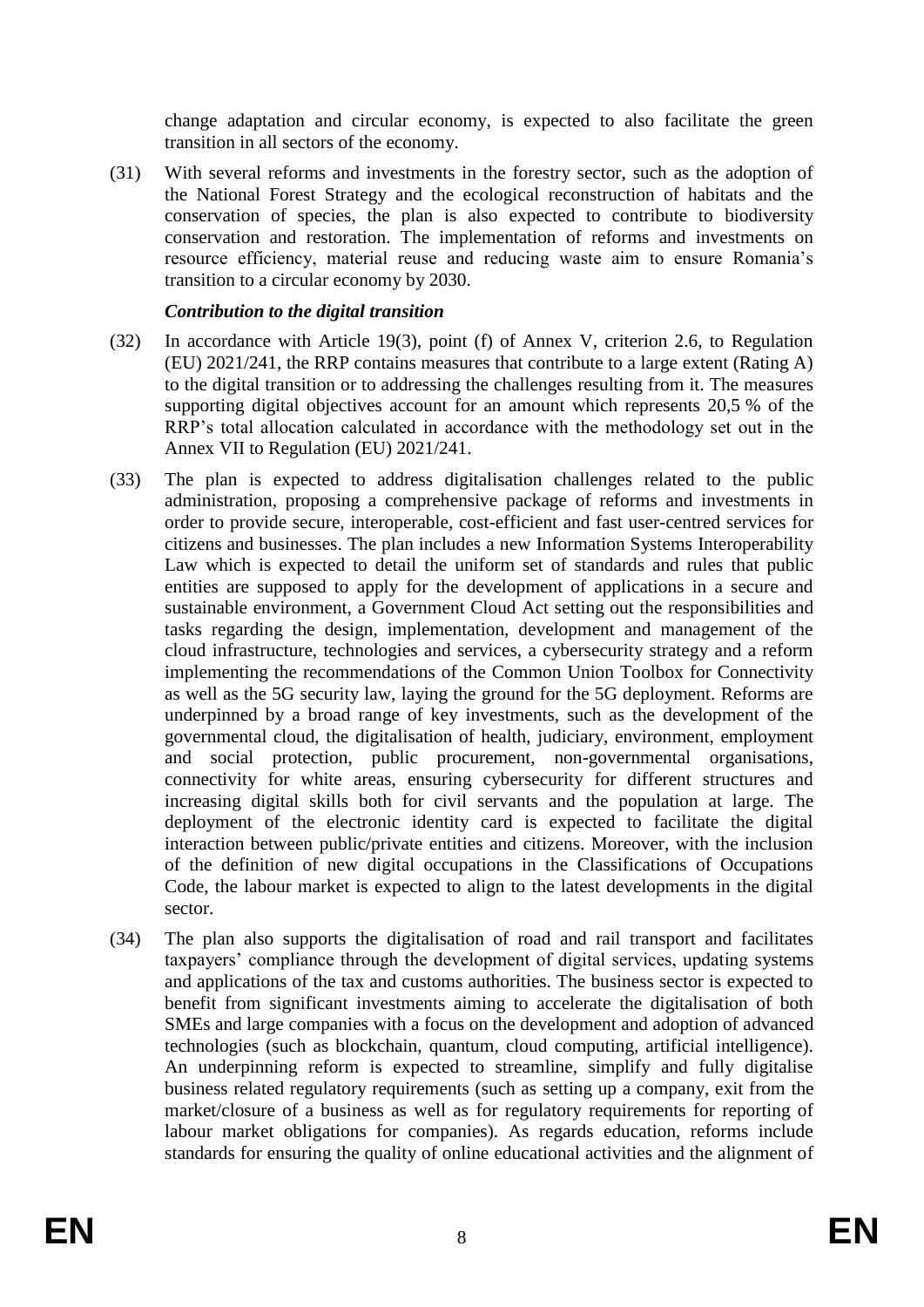the educational system to the DigComp European framework for digital competences for students. The corresponding investments tackle the development of thematic training courses, for digital literacy and digital pedagogy competences in particular for teachers in rural areas and other disadvantaged environment, grants for informatics laboratories and smart hubs, development of open educational resources and schemes for digitalisation of universities.

(35) All the plan's components include measures with direct contribution to the digital transformation or addressing related challenges. The key components are the digital transformation, followed by education, sustainable transport and business support and R&D&I. The measures contributing to the digital transformation are expected to improve the effectiveness of the public administration, lowering the administrative burdens, increasing the competitiveness of the businesses and equip parts of the population (notably students, teachers and civil servants with basic and advanced digital skills), enabling a synergetic effect for the economy as a whole. The digital dimension is strengthened with a cross-border dimension, as Romania is expected to participate in a multi-country project on low power processors and semiconductor chips planned as an Important Project of Common European Interest.

### *Lasting impact*

- (36) In accordance with Article 19(3), point (g), of and Annex V, criterion 2.7, to Regulation (EU) 2021/241, the RRP is expected to have a lasting impact on Romania to a large extent (Rating A).
- (37) The reforms proposed in the plan are expected to contribute to Romania's capacity to deliver long-term results and structural change. The reform on recruitment, wages and career progression in the public sector is expected to attract skilled and professional human resources. An independent review and the adoption of the recommendations that follow should make the tax system fairer and more efficient. The pension system reform should make the system fairer and more sustainable. The reform of the energy sector should contribute to decarbonisation of energy production. A broader use of green taxation is expected to incentivise citizens and companies to adopt a more environmentally sustainable behaviour, while making the taxation system fairer towards non-pollutants. The establishment of metropolitan areas and rural consortia is expected to broaden the policy tools that neighbouring municipalities have at their disposal to face cross-border issues – such as traffic congestion, air pollution, water management and housing policy. Similarly, legal provisions will encourage the voluntary merging of research institutions, thus enhancing the research and innovation capacity of the country.
- (38) The plan contains investments expected to have a lasting impact, supporting the green and digital transition of the economy. The digital-related measures in the plan are designed to increase the level of digitalisation of relevant institutions, which is expected to have a lasting impact on the quality of services, the business environment and the optimal use of government data. This concerns essential areas such as the judicial system, social security, the health system, the cybersecurity framework or platforms to improve interactions between public administrations and citizens or businesses. The plan further contributes to the good functioning of the public administration in Romania. Positive labour market outcomes are expected to occur as a result of complementarities between the introduction of the voucher scheme for domestic workers, the improvement of the digital services provided by the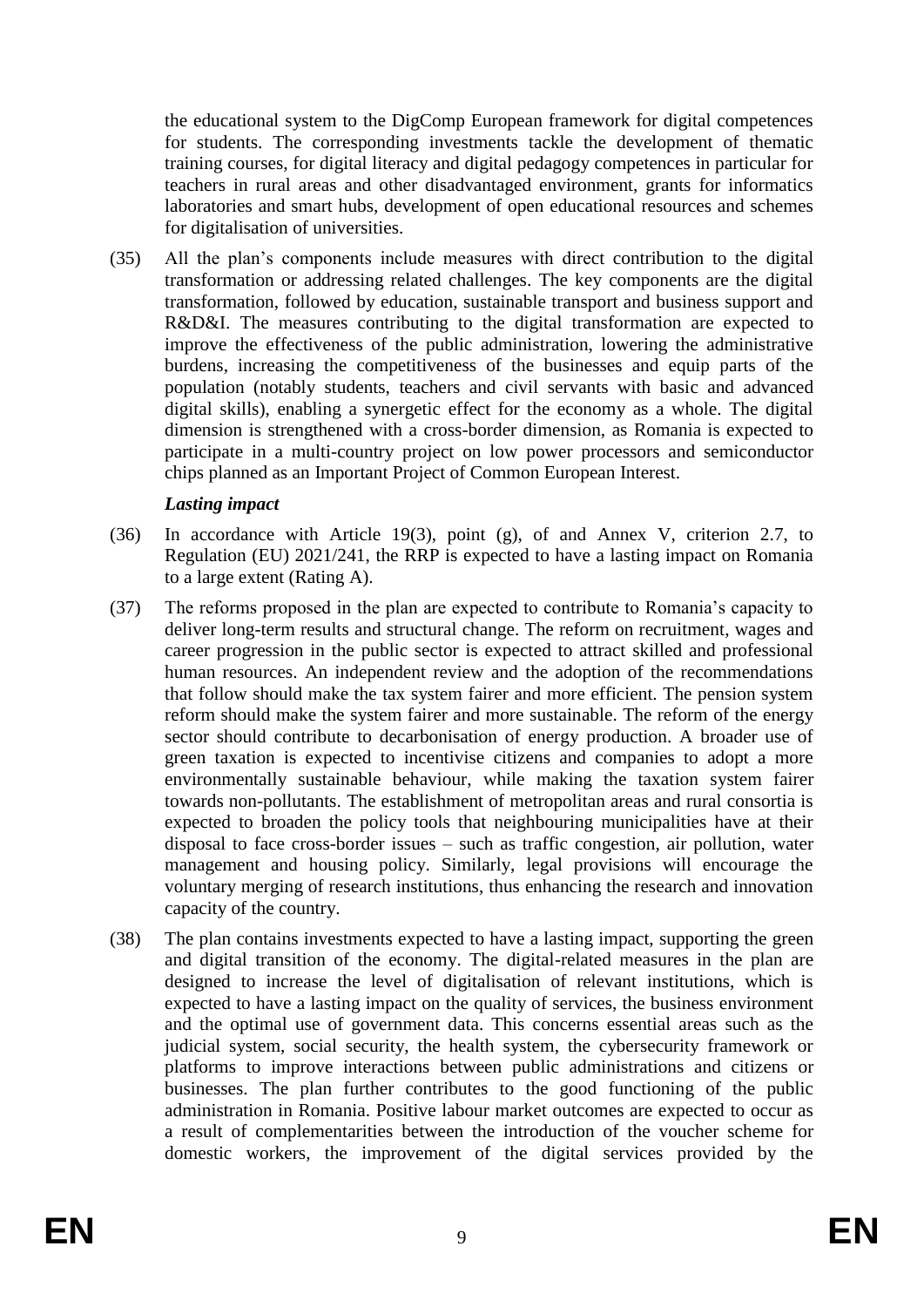employment services, and the deployment of programs for the development of digital skills. Public healthcare quality and access to healthcare is expected to increase as a result of the implementation of a performance-based disbursement system for healthcare providers, improved health workforce management and investments in healthcare infrastructure. With the establishment of the task-force to implement and monitor digital transformation reforms and investments, civil servants should develop specific digital skills, thus enabling continuous improvements in the delivery of quality public services.

(39) The lasting impact of the plan can also be enhanced through synergies between the plan and other programmes, including those financed by cohesion policy funds, in particular by addressing in a substantive manner the deeply rooted territorial challenges and promoting a balanced development.

#### *Monitoring and implementation*

- (40) In accordance with Article 19(3), point (h), of and Annex V, criterion 2.8, to Regulation (EU) 2021/241, the arrangements proposed in the RRP are adequate (Rating A) to ensure effective monitoring and implementation of the RRP, including the envisaged timetable, milestones and targets, and the related indicators.
- (41) A multi-level governance is envisaged for the implementation and monitoring of the RRP. At central level, the coordination is ensured by the Inter-ministerial Committee for the Coordination of the recovery and resilience plan, responsible for examining progress in the implementation of the plan, in close cooperation with the Ministry of Investment and European Projects (MIPE). MIPE is appointed as the national coordinator for the preparation, negotiation and approval of the plan, assisted by the Ministry of Public Finances (for tasks related to signing the loan agreement and the financing agreement). A specialised structured within the MIPE shall be established for this task. The implementation of the RRP shall be ensured by line ministries and their subordinated structures, through the conclusion of financing agreements with MIPE. The contracts shall comprise provisions related to the monitoring of the investments and reforms, financial planning execution as well as reporting obligations. The plan also envisages that an independent audit body will be responsible for the implementation of audit and control. This body is the same audit authority as the one used for the European Structural and Investment Funds and is independent from the coordination body and institutions responsible for the implementation of the reforms and investments. The strengthening of administrative capacity, including through the recruitment of additional human resources shall be enshrined in a legal act, with the aim to ensure a timely and effective implementation of the plan's measures. The governance model provides for the assignment of clear responsibilities for the implementation of the plan, the monitoring of progress and reporting. The milestones and targets of the Romanian plan are clear and realistic, and adequately reflect the investments and reforms envisaged in the plan. The indicators are relevant, acceptable and sufficiently robust. Milestones and targets are also relevant for measures already completed which are eligible under Article 17 (2) of Regulation (EU) 2021/241. The satisfactory fulfilment of these milestones and targets over time is required to justify a disbursement request.
- (42) Member States should ensure that financial support under the Facility is communicated and acknowledged in line with Article 34 of Regulation (EU) 2021/241. Technical support may be requested under the Technical Support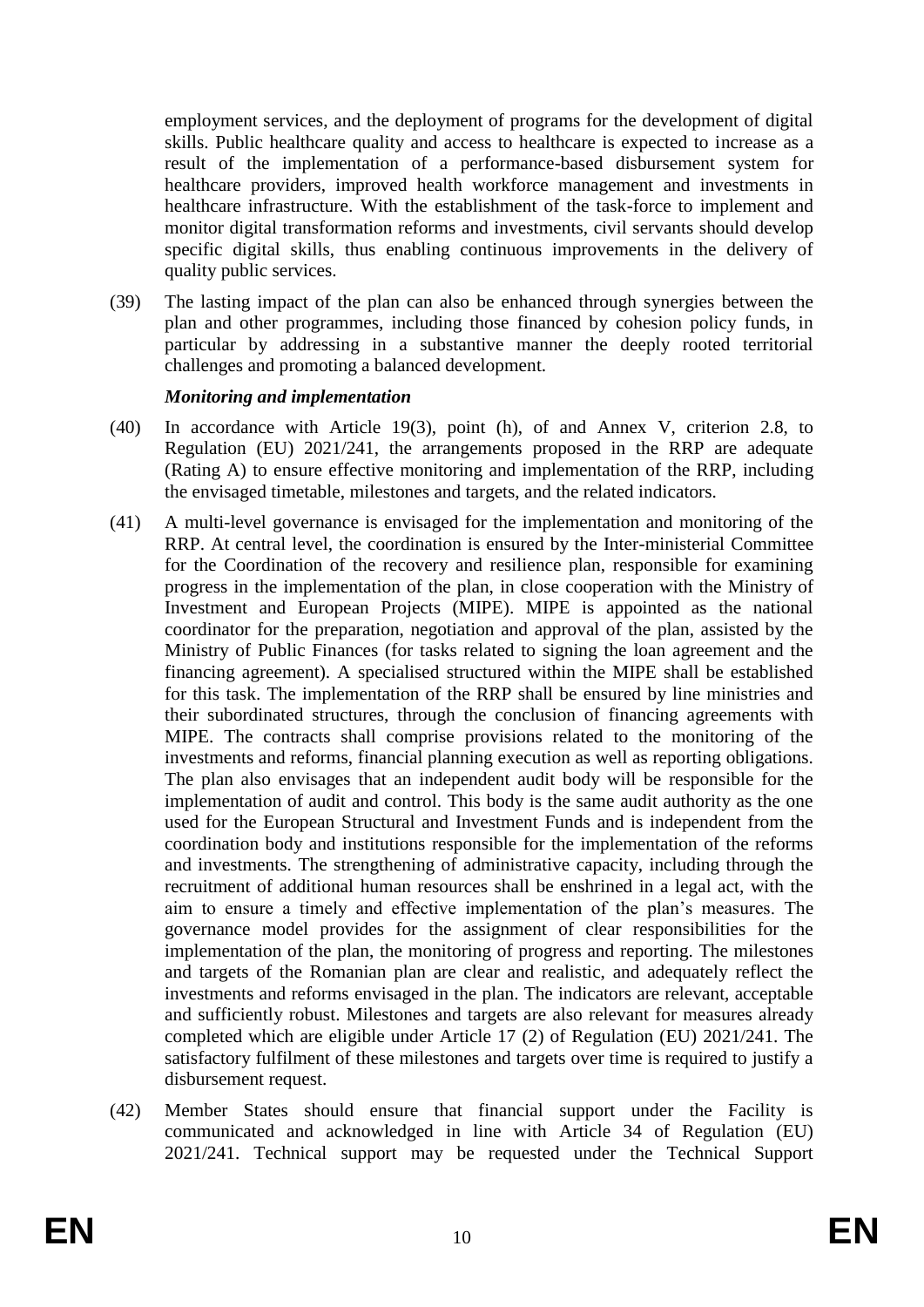Instrument established by Regulation (EU) 2021/240 of the European Parliament and of the Council<sup>6</sup> to assist Member States in the implementation of their RRPs.

# *Costing*

- (43) In accordance with Article 19(3), point (i) and Annex V, criterion 2.9, to Regulation (EU) 2021/241, the justification provided in the RRP on the amount of the estimated total costs of the RRP is to a medium extent (Rating B) reasonable and plausible, is in line with the principle of cost efficiency and is commensurate to the expected national economic and social impact.
- (44) The information and evidence on estimated total costs presented is, for the most part, detailed and clear for a majority of measures. In most cases, Romania provided information either on actual or similar past investment projects, or on comparative cost data for the main costs drivers that allow substantiating most cost estimates. For most measures, the information on estimated total costs includes clear supporting evidence or relevant references justifying the reference unit costs applied. For certain measures, further information presenting more detailed estimations and justifications could have increased the level of assurance that costs are reasonable and plausible. Since, for those cost estimates, the methodology used is not sufficiently well explained and the link between the justification and the cost itself is at times not fully clear the rating for the costing assessment criterion is medium. Romania provided sufficient information and evidence that the amount of the estimated total costs of the recovery and resilience plan to be financed under the Facility is not covered by existing or planned Union financing. Finally, the estimated total costs of the RRP is in line with the principle of cost-efficiency and is commensurate to the expected national economic and social impact.

# *Protection of the financial interests of the Union*

- (45) In accordance with Article 19(3), point (j), of Annex V, criterion 2.10, to Regulation (EU) 2021/241, the arrangements proposed in the RRP are adequate (Rating A) to prevent, detect and correct corruption, fraud and conflicts of interests when using the funds provided under that Regulation, and the arrangements are expected to effectively avoid double funding under that Regulation and other Union programmes. This is without prejudice to the application of other instruments and tools to promote and enforce compliance with Union law, including for preventing, detecting and correcting corruption, fraud and conflicts of interest, and for protecting the Union budget in line with Regulation (EU, Euratom) 2020/2092 of the European Parliament and of the Council<sup>7</sup>.
- (46) The internal control system described in the RRP is based on robust processes and structures and clearly identifies actors and their roles and responsibilities for the performance of the internal control tasks. The internal control system and other relevant arrangements, including the collection and publication of data on final recipients are expected to prevent, detect and correct corruption, fraud, conflicts of interest when using the funds under Regulation (EU) 2021/241 and to avoid double

<sup>1</sup> <sup>6</sup> Regulation (EU) 2021/240 of the European Parliament and of the Council of 10 February 2021 establishing a Technical Support Instrument (OJ L 57, 18.2.2021, p. 1).

<sup>&</sup>lt;sup>7</sup> Regulation (EU, Euratom) 2020/2092 of the European Parliament and of the Council of 16 December 2020 on a general regime of conditionality for the protection of the Union budget (OJ L 433 I, 22.12.2020, p. 1).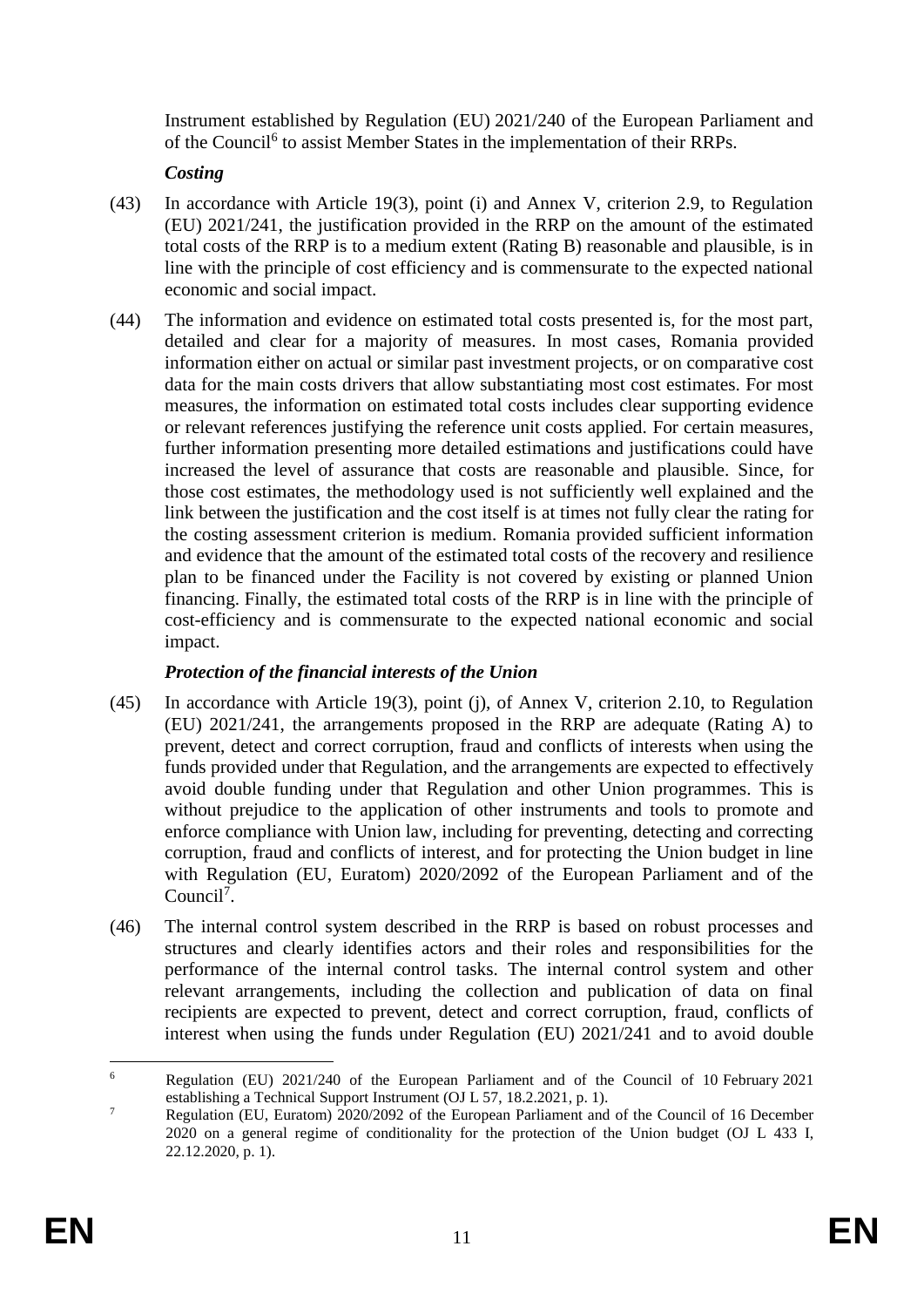funding under that Regulation and other Union programmes. A repository system for monitoring of the implementation of the Facility is to be put in place and operational by the time of the first payment request. A milestone should ensure that the system includes, as a minimum, the following functionalities: (a) collection of data and monitoring of the achievement of milestones and targets; and (b) collection, storing and ensuring access to the data required by Article 22(2) point  $(d)(i)$  to (iii) of the Regulation.

(47) Specific measures are to be implemented to check compliance with the rules relating to public procurement, to prevent corruption and to protect financial interests. The Audit Authority from the Court of Auditors based its audit approach on a system strategy covering both the system in place for the reporting of the milestones and targets, as well as the internal control system for the prevention, detection and correction of fraud, conflict of interest, corruption and double financing. The plan provides information on the administrative capacity of the bodies which will monitor, control and implement the plan in Romania, as well as those bodies that shall perform audit activities. It also gives information on the legal mandate of the various bodies. The approval of a complete legal mandate for the coordination body and the Ministry of Public Finance, including the exact activities to be performed by the audit body, is expected to occur only after the approval of the plan. Therefore, the entry into force of the Government Emergency Ordinance on the financial, implementation, control and audit mechanism is introduced as a milestone to be fulfilled before the submission of the first payment request.

# *Coherence of the RRP*

- (48) In accordance with Article 19(3), point (k), of and Annex V, criterion 2.11, to Regulation (EU) 2021/241, the RRP includes to a high extent (Rating A) measures for the implementation of reforms and public investment projects that represent coherent actions.
- (49) The plan is structured around six coherent pillars supporting the stimulation of the recovery of the Romanian economy, the contribution to its green and digital transition and the increase in its resilience on the path towards a more sustainable and inclusive growth. Each pillar is built around components including consistent packages of mutually reinforcing and complementary reforms and investments. All pillars pursue complementary and coherent objectives. The plan does not present inconsistencies or contradictions between pillars or components. The large investments in road infrastructures are accompanied by flanking measures to decarbonise road transport and are therefore coherent with the objectives of the Green transition pillar. Similarly, investments in gas infrastructures and power production accompany the transition towards a decarbonised energy sector, in the context of the reform on the coal phaseout. The need for establishing systematic complementarities with cohesion policy funding is evident and examples are presented in the components. Demarcation lines are sufficiently developed and should also be taken into account for the finalisation of the partnership agreement and cohesion policy programmes.

# *Equality*

(50) The RRP contains a series of measures expected to contribute to addressing the country's challenges in the area of gender equality and equal opportunities for all. These include measures addressing the needs of people with disabilities, including in relation to accessibility to transport, buildings and digital public services. On gender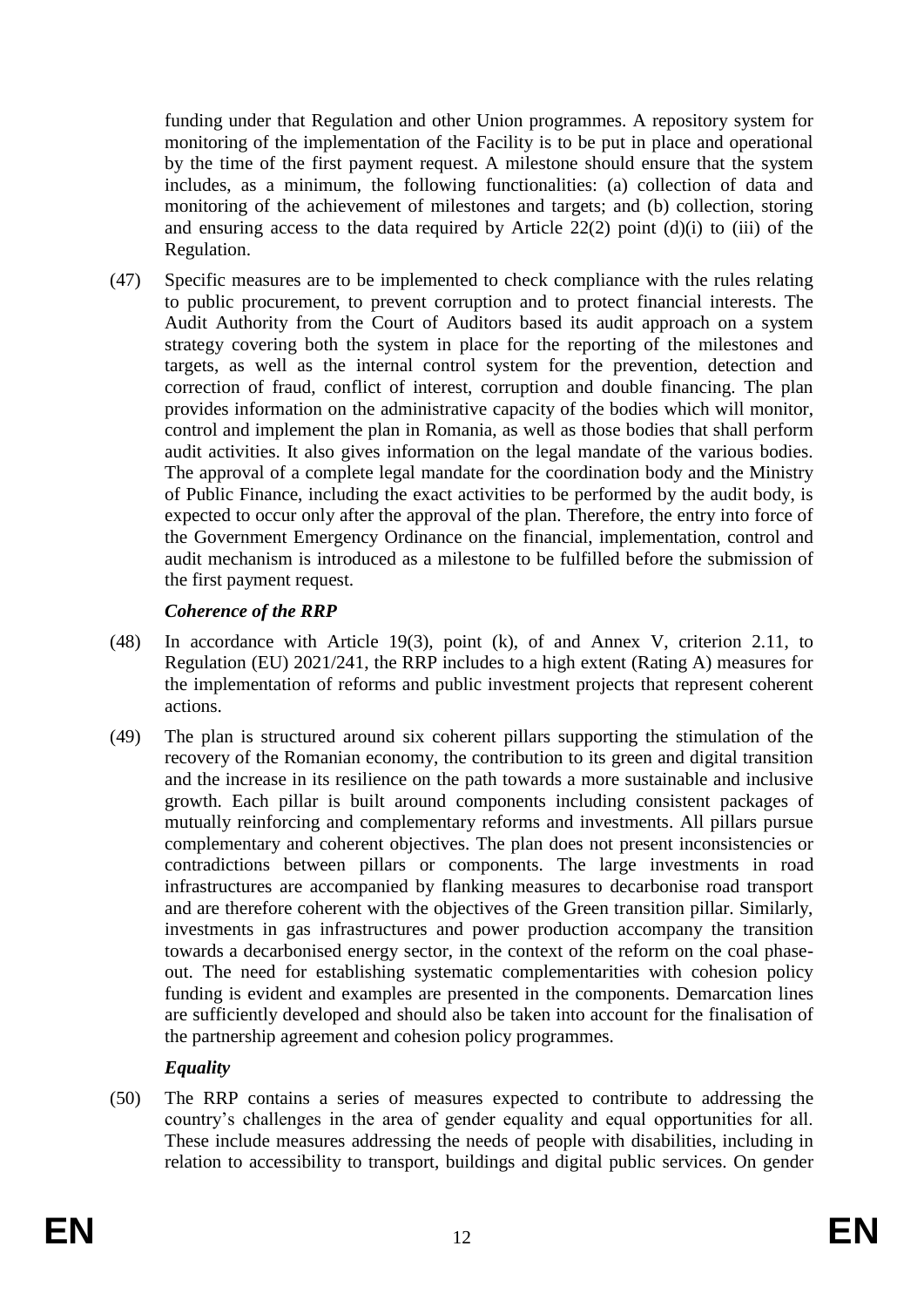equality, the plan includes measures aimed at equalising the retirement age over time, as well as minimum threshold for women's participation in training programmes of 50% for digital skills development programmes. The plan also contains targets to stimulate the participation of vulnerable people (including persons with disabilities, older persons as well as Roma or other minorities) in the labour market.

# *Security self-assessment*

(51) In accordance with Article 18(4), point (g) to Regulation (EU) 2021/241, the plan includes a security-self assessment for investments related to government cloud and 5G networks. For the government cloud, Romania lists risks related to governance, service delivery strategy, architecture implementation, infrastructure security, access control and identity management, information and data management, IT operations, management of technology providers, and sustainability, including possible measures to mitigate the risks. As regards connectivity measures, in particular for the use of 5G networks, risk scenarios are related to insufficient security measures, 5G supply chain, risk scenarios related to modus operandi of key threat actors, risks in relation to interdependencies between 5G networks and other critical systems, end-user risk scenarios of devices. Mitigation measures include the development of a national cybersecurity regulatory framework and a defence and cybersecurity act, among others. The plan also includes reforms implementing the Common Union Toolbox for Connectivity and the entry into force of the 5G security law.

# *Cross-border and multi-country projects*

(52) The RRP includes investments along the Trans-European Transport (TEN-T) corridors. In addition, the development of at least 315 km of the European Rail Transport Management System is expected to allow the interoperability with the rail systems of other Member States. The plan also envisages to support the participation of Romanian undertakings in the multi-country project on Low Power Processors and Semiconductor Chips expected to be implemented mainly through participation or association to a planned Important Project of Common European Interest.

# *Consultation process*

- (53) The RRP describes that Romania has consulted a wide range of stakeholders, including regional and local authorities, civil society organisations, business community and other relevant stakeholders. The Romanian government organised 12 public consultation events during February 2021, as well as 20 inter-ministerial meetings in order to prioritise the investments and reforms to be included in the RRP. Following the stakeholder and inter-ministerial consultation meetings, the draft plan was published for public consultation and briefly presented to the Parliament before being adopted by the Government and subsequently submitted to the Commission.
- (54) To ensure ownership by the relevant actors, it is crucial to involve all regional and local authorities and stakeholders concerned, including social partners, throughout the implementation of the investments and reforms included in the plan.

# *Positive assessment*

(55) Following the positive assessment of the Commission concerning the Romanian RRP with the finding that the RRP satisfactorily complies with the criteria for assessment set out in Regulation (EU) 2021/241, in accordance with Article 20(2) of and Annex V to that Regulation, this Decision should set out the reforms and investment projects necessary for the implementation of the RRP, the relevant milestones, targets and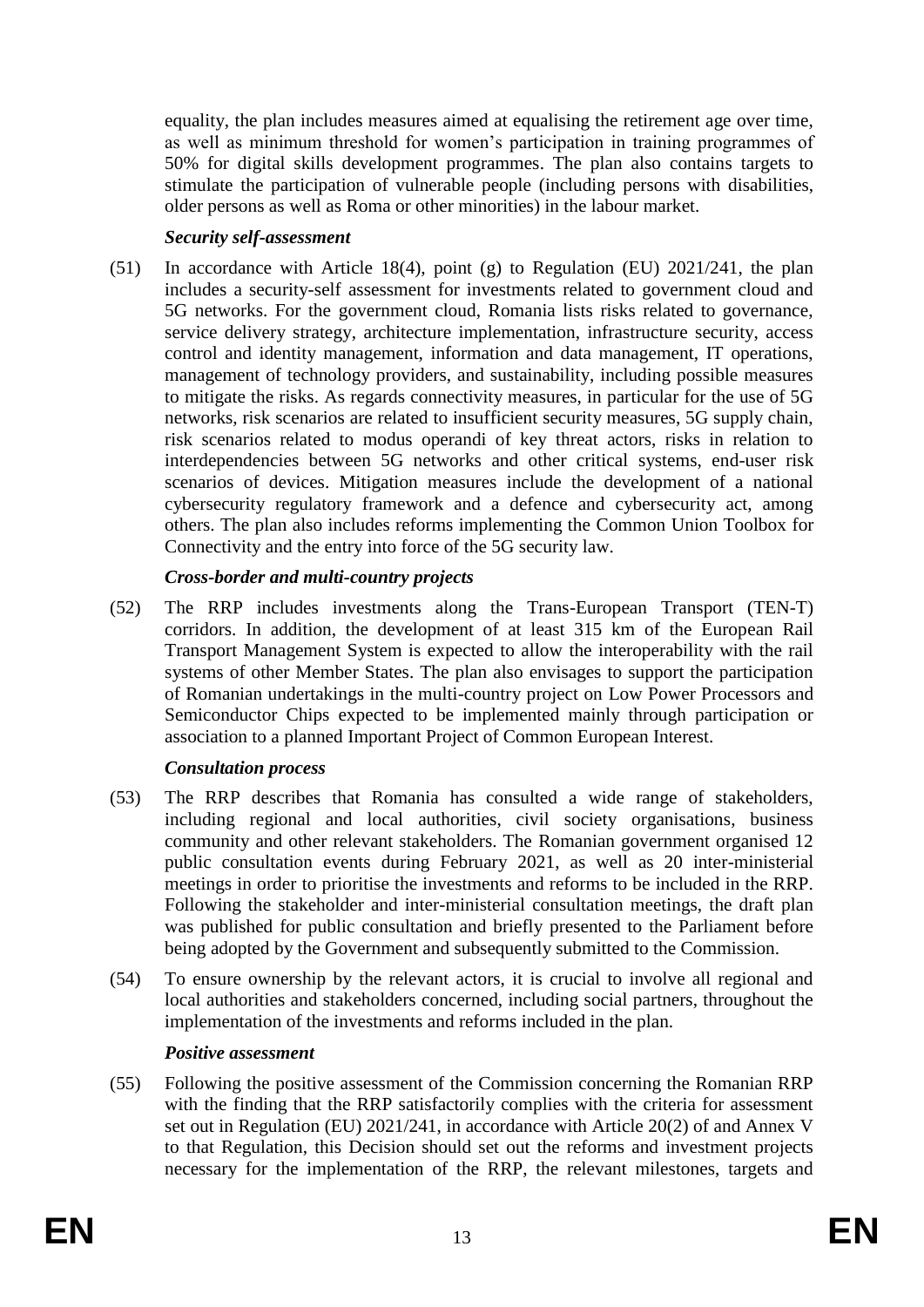indicators, and the amount made available from the Union for the implementation of the RRP in the form of non-repayable financial and loan support.

### *Financial contribution*

- (56) The estimated total cost of the RRP of Romania is EUR 29 181 842 750. As the RRP satisfactorily complies with the criteria for assessment set out in Regulation (EU) 2021/241 and, furthermore, as the amount of the estimated total costs of the plan is lower than the maximum financial contribution available for Romania, the financial contribution allocated for Romania's recovery and resilience plan should be equal to the amount of the estimated total costs of the plan for Romania.
- (57) In accordance with Article 11(2) of Regulation (EU) 2021/241, the calculation of the maximum financial contribution for Romania is to be updated by 30 June 2022. As such, in accordance with Article 23(1) of that Regulation, an amount for Romania not exceeding the maximum financial contribution referred to in Article 11(1), point (a), of that Regulation should be made available now for a legal commitment by 31 December 2022. Where necessary following the update of the maximum financial contribution, the Council, on a proposal from the Commission, should amend this Decision to include the updated maximum financial contribution, calculated in accordance with Article 11(2) of that Regulation, without undue delay.
- (58) Furthermore, in order to support additional reforms and investments, Romania has requested loan support. The maximum volume of the loan requested by Romania is less than 6,8 % of its 2019 gross national income in current prices. The amount of the estimated total costs of the plan is less than the combined financial contribution available for Romania and the requested loan support.
- (59) The support to be provided is to be financed from the borrowing by the Commission on behalf of the Union on the basis of Article 5 of Council Decision (EU, Euratom) 2020/2053<sup>8</sup>. The support should be paid in instalments once Romania has satisfactorily fulfilled the relevant milestones and targets identified in relation to the implementation of the RRP.
- (60) Romania has requested pre-financing of 13 % of the financial contribution and of 13 % of the loan. That amount should be made available to Romania subject to the entry into force of, and in accordance with, the agreement provided for in Article 23(1) of Regulation (EU) 2021/241 (the 'financing agreement') and the loan agreement provided for in Article 15(2) of that Regulation (the 'loan agreement').
- (61) This Decision should be without prejudice to the outcome of any procedures relating to the award of Union funds under any Union programme other than the Facility or to procedures relating to distortions of the operation of the internal market that may be undertaken, in particular under Articles 107 and 108 of the Treaty. It does not override the requirement for Member States to notify instances of potential State aid to the Commission under Article 108 of the Treaty,

 $\overline{8}$ <sup>8</sup> OJ L 424, 15.12.2020, p. 1.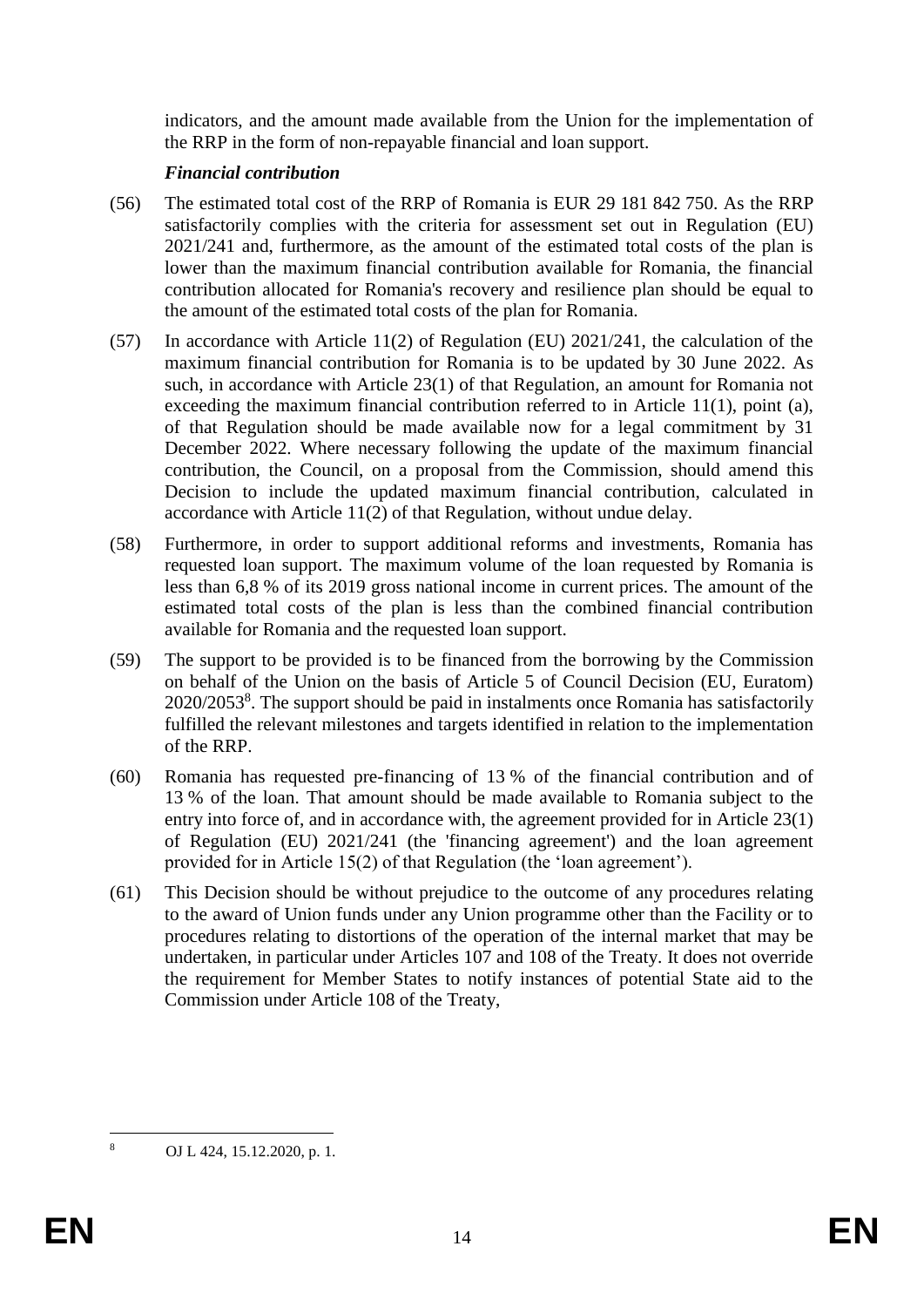#### HAS ADOPTED THIS DECISION:

#### *Article 1*

#### *Approval of the assessment of the RRP*

The assessment of the RRP of Romania on the basis of the criteria provided for in Article 19(3) of Regulation (EU) 2021/241 is approved. The reforms and investment projects under the RRP, the arrangements and timetable for the monitoring and implementation of the RRP, including the relevant milestones and targets and the additional milestones and targets related to the payment of the loan, the relevant indicators relating to the fulfilment of the envisaged milestones and targets, and the arrangements for providing full access by the Commission to the underlying relevant data are set out in the Annex to this Decision.

#### *Article 2*

#### *Financial contribution*

- 1. The Union shall make available to Romania a financial contribution in the form of non-repayable support amounting to EUR 14 239 689 750. An amount of EUR 10 211 538 399 shall be available to be legally committed by 31 December  $2022$ .<sup>9</sup> Subject to the update provided for in Article 11(2) of Regulation (EU) 2021/241 results in an updated maximum financial contribution for Romania that is equal to or more than EUR 14 239 689 750, a further amount of EUR 4 028 151 351 shall be available to be legally committed from 1 January 2023 until 31 December 2023. If the update provided for in Article 11(2) of Regulation 2021/241 results in an updated maximum financial contribution for Romania that is less than EUR 14 239 689 750, the difference between the updated maximum financial contribution and the amount of EUR 10 211 538 399 shall be available to be legally committed in accordance with the procedure set out in Article 20(8) of Regulation (EU)2021/241 from 1 January 2023 until 31 December 2023.
- 2. The Union financial contribution shall be made available by the Commission to Romania in instalments in accordance with the Annex to this Decision. An amount of EUR 1 851 159 668 shall be made available as a pre-financing payment, equal to 13 % of the financial contribution. The pre-financing and instalments may be disbursed by the Commission in one or several tranches. The size of the tranches shall be subject to the availability of funding.
- 3. The pre-financing shall be released subject to the entry into force of, and in accordance with the financing agreement. Pre-financing shall be cleared by being proportionally deducted against the payment of the instalments.
- 4. The release of instalments in accordance with the financing agreement shall be conditional on available funding and a decision by the Commission, taken in accordance with Article 24 of Regulation (EU) 2021/241, that Romania has satisfactorily fulfilled the relevant milestones and targets identified in relation to the implementation of the RRP. In order to be eligible for payment, Romania shall

 $\alpha$ This amount corresponds to the financial allocation after deduction of the Romania's proportional share of the expenses of Article 6(2) of Regulation (EU) 2021/241, calculated in accordance with the methodology of Article 11 of that Regulation.